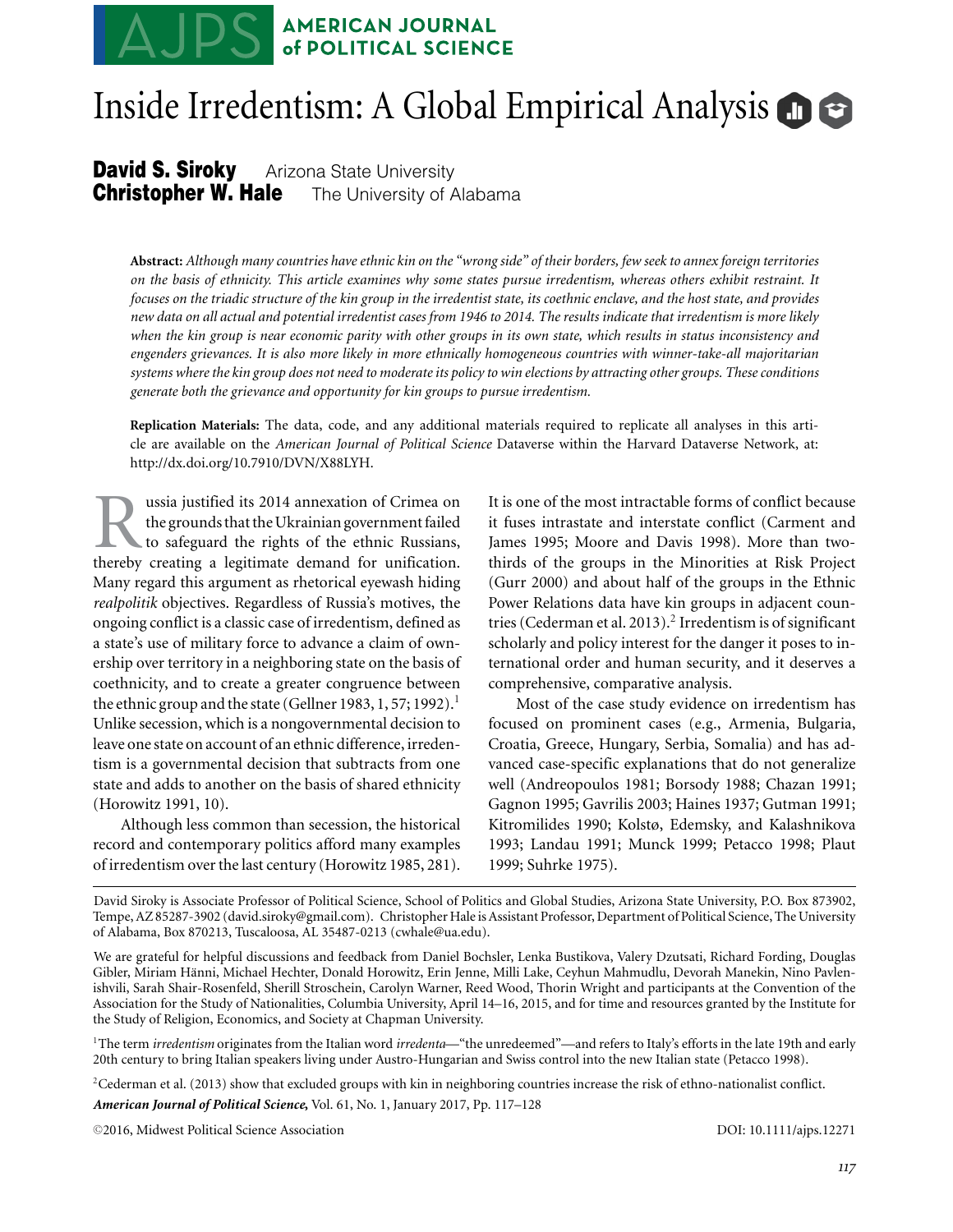These studies have provided vital insights but have relied on research designs that ignore a large proportion of the *potential* cases of irredentism that were never acted upon, yet could have been—and thus sample on the dependent variable.<sup>3</sup>

Quantitative studies of irredentism fare better on this front, but they often suffer from other shortcomings. Primary among them is reliance on Minorities at Risk data, which do not enable us to examine the behavior of irredentist *states* since these data focus on minority groups and their desire to be redeemed (Birnir et al. 2014; Gurr 2000; Saideman and Ayres 2000); they are designed to analyze the *demand* for irredentism from the coethnic enclave, but not the supply. While many groups may wish to be joined to their kin state, the affection is often not reciprocated (Horowitz 1985, 286). The opposite is also true—as the recent annexation of Crimea illustrates, a state may annex territory against the will of many inhabitants, such as Crimean Tatars (Korostelina 2004; Shevel 2014). According to our definition, Crimea counts as a positive case of irredentism. Because irredentism is a form of ethno-territorial conflict between two states when "one state is attempting to annex parts of the other" (Ambrosio 2001, 7), there are potential benefits to recalibrating the literature toward the supply side by studying the behavior of the irredentist state.

Although we acknowledge a continuum of irredentist activity, from "softer" claim making about territory and discriminated kin up to military action, this article's objective is limited to explaining the use of military force to annex coethnic territory. To examine irredentist state behavior—while accounting for the enclave and its host state—we adopt a research design that involves three units: an irredentist state, its coethnic enclave, and a contiguous host state. This triadic structure has been highlighted in a number of important studies (Brubaker 1993; Carment and James 1995; Cederman, Girardin, and Gleditsch 2009; Cederman et al. 2013; Horowitz 1985; Jenne 2004, 2007; Moore and Davis 1998; Suhrke and Noble 1977). We adopt it here explicitly in order to test propositions on irredentism cast at different levels.

The literature suggests various hypotheses to explain irredentism, many pointing in opposite directions, and there is little evidence that any have superior explanatory power. We test these rival arguments and submit our own hypotheses on irredentism, emphasizing the importance of the kin group's relative economic standing and political incentive structure in the irredentist state. An important benefit of the analysis is to systematically assess rival arguments against each other for the first time, using a new

disaggregated data set that covers all actual *and* potential irredentist actions between states around the world from 1946 to 2014.

The results indicate that irredentism is more likely when the kin group is near economic parity with other groups in the irredentist state. The mismatch between the kin group's prominent demographic position, on the one hand, and its middling economic status, on the other, creates status inconsistency that fosters group grievances (Lange 2011; Laumann and Segal 1971; Lenski 1954). This can lead to a desire to change the status quo and establish dominance over other groups (Goffman 1957). Where this grievance is accompanied by "winner-take-all" majoritarian electoral systems, we suggest the domestic conditions are primed for political elites to pursue irredentism as a diversion from status inconsistency through the primordial satisfaction of ethnic unification. Equally important, we find little or no support for some commonly advanced causes of irredentism, such as ethnic discrimination and ethnic homogeneity in the coethnic enclave, economies of scale, relative power, or wealth at the state level.

# **The Calculus of Irredentism Ethno-Demographics and Ethnic Discrimination**

The seminal studies of irredentism focused on ethnodemographic arguments (Horowitz 1985, 281–88;Weiner 1971) and lead us to expect that when a state, composed mainly (but not exclusively) of Group A members, considers irredentism, members of the majority group (A) and the minority group (B) evaluate how the balance of power among ethnic groups would be transformed in a larger unit (Lake and Rothschild 1998, 15–16). If the new state would shift the balance significantly in favor of Group A, members of Group B are likely to demur, if they can, and vice versa. Accordingly, irredentism has been called the "prerogative of homogeneous states" (Carment and James 1997; Horowitz 1985, 282).<sup>4</sup>

The literature also draws attention to the demography of the coethnic enclave (Davis and Moore 1997; Horowitz 1985, 285; Moore and Davis 1998). As the ethnic heterogeneity of the enclave increases, the demand to be retrieved should decrease since only *part* of the enclave is inclined to join the new state. Similarly, the supply

<sup>&</sup>lt;sup>4</sup>However, irredentism may be more likely when a dominant group has a *narrow* numerical margin over another group (Cederman et al. 2013).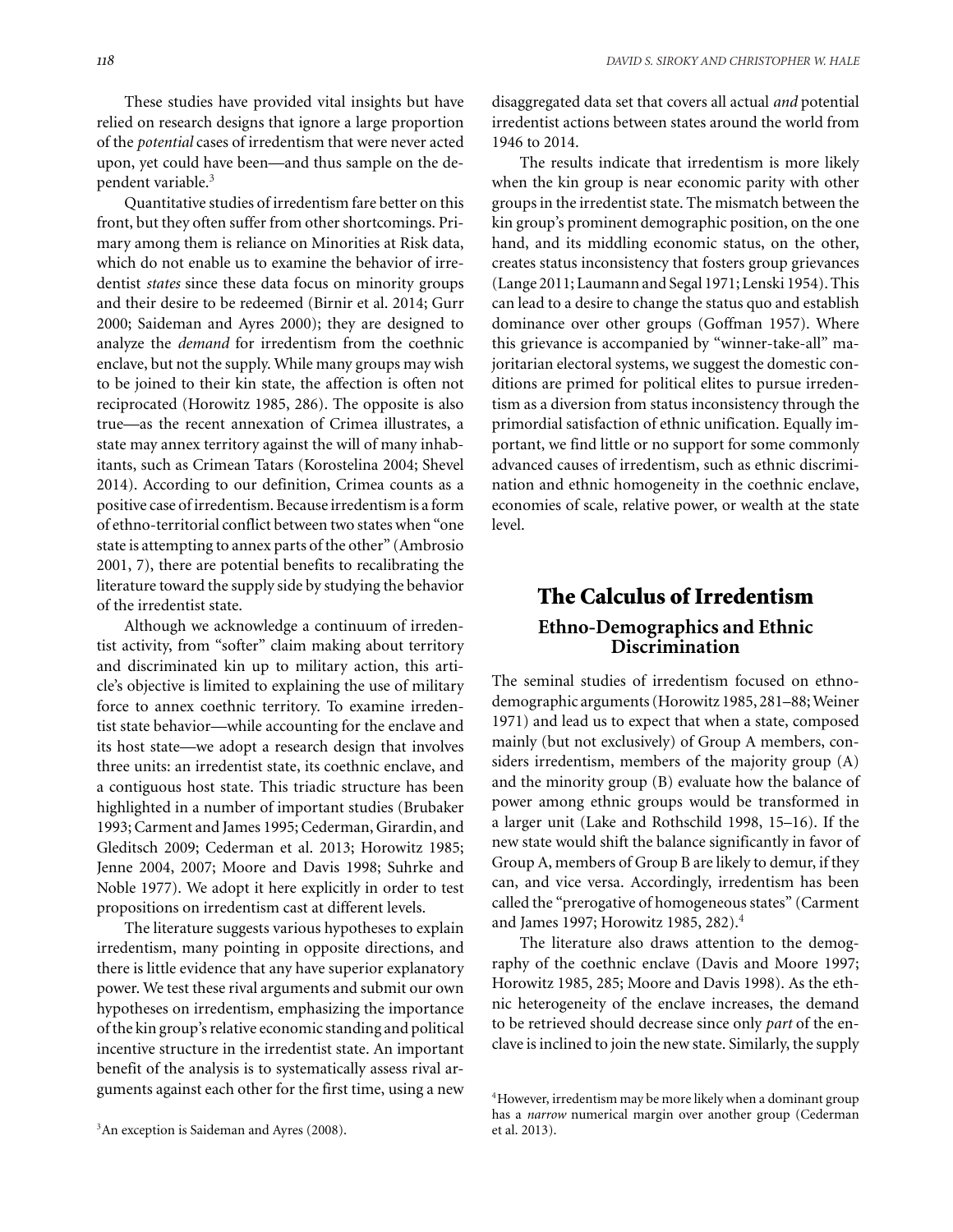should decrease since only part of the enclave is an ethnically attractive target.<sup>5</sup> Relatedly, it is widely believed that there is more demand for kin state irredentism when coethnics suffer discrimination and nationalist politicians can exploit it (Davis, Jaggers, and Moore 1997; Horowitz 1985, 291; Moore and Davis 1998, 93–94). However, other studies suggest that discrimination does not matter much (Saideman and Ayres 2008). To assess these arguments, we propose the first hypotheses:

- *H1a*: Ethnically homogeneous states are more likely to pursue irredentism than ethnically heterogeneous states.
- *H1b*: Ethnically homogeneous enclaves are more likely targets of irredentism than ethnically heterogeneous enclaves.
- *H1c*: Irredentist states are more likely to pursue enclaves where coethnics experience more ethnic discrimination.

#### **Economic Value and Economies of Scale**

Other scholars hold that states pursue irredentism primarily for material gain, like mergers and acquisitions in business (Alesina and Spolaore 2003, 71–72; Alesina, Spolaore, and Wacziarg 2000; Bolton et al. 1996; Wittman 1991, 126–27). A core mechanism involves the economies of scale that come with enlarged states—larger states pay less per capita for public goods, such as defense, and also possess larger markets (Wittman 1991, 128). They can also shift risk across regions to provide stability by redistributing resources from wealthier to poorer provinces when some region faces economic shock or natural disaster (Alesina and Spolaore 2003, 72–73).

If the economies of scale were unlimited, some scholars have suggested that we might have a world state (Wendt 2003), but larger countries must accommodate and aggregate a wider divergence in citizens' preferences for public goods and services.<sup>6</sup> Holding heterogeneity constant, incorporating poorer enclaves is more costly than adding richer territories, implying a simple economic trade-off associated with expanding the state's size. All else equal, irredentist states seeking greater economies of scale should prefer to annex richer enclaves.<sup>7</sup> However, if territory is more valuable to the irredentist state, it may be more valuable to the host state as well, which will fight harder to retain it. It is unclear whether a costlier contest offsets the added value to the irredentist state. To evaluate this reasoning, we propose the following:

*H2*: Irredentism is more likely when the host state is wealthier (per capita) than the irredentist state.

#### **Regime Type**

A third approach focuses on regime types. Democratic regimes are arguably more responsive to diverse preferences than autocratic regimes, since democratic rulers tend to have a bigger winning coalition (and "selectorate") and thus must provide more citizens with more public goods and services to stay in power (Bueno de Mesquita et al. 2003; Carment, James, and Taydas 2006). However, for different reasons, both consolidated democracies and autocracies may be less likely to engage in irredentism than anocratic regimes, which are more prone in general to intrastate and interstate violence (Fearon and Laitin 2003; Mansfield and Snyder 2002a, 2002b; Muchlinski 2014; Regan and Bell 2009; Reynol-Querol 2002a, 2000b; cf. Vreeland 2008).

Institutional instability and underdeveloped institutions of accountability and deliberation provide incentives for elites in anocratic regimes to mobilize the masses using ethno-nationalist appeals (Gurr 2000; Hegre et al. 2001; Huntington 1968; Salehyan and Gleditsch 2006; Snyder 2000). $8$  There are at least two reasons why anocratic states may also be more likely targets. The first is that they are more likely to be characterized by "strong centers and weak peripheries," unconsolidated power, and the coexistence of local warlords (Driscoll 2015; Fearon and Laitin 2003; Marten 2012). Peripheral regions in anocratic states are thus easier targets. Second, since regime types cluster in space, host states most proximate to anocratic, irredentist states are likely to be anocratic regimes themselves. This suggests the following:

*H3*: Irredentism is more likely when both the kin and host states are anocratic.

<sup>&</sup>lt;sup>5</sup>Irredentist states may also decide against reclaiming an ethnically homogeneous enclave because peripheral coethnics are seen as "different." Saideman and Ayres (2008: 2, 13, 245) discuss this in terms of the silver lining of xenophobia.

<sup>6</sup>Alesina, Barro, and Tenreyro et al. (2003, 305) examined how smaller states optimize the balance between diverse preferences and public goods through common currency areas.

 $7$ This may also work in reverse—demand for (re)unification with the kin state is greater when the kin state is richer than the host state, but the kin state may not desire a poorer enclave.

<sup>8</sup>Goldstone et al. (2010) found that anocracy was the strongest predictor of civil conflict.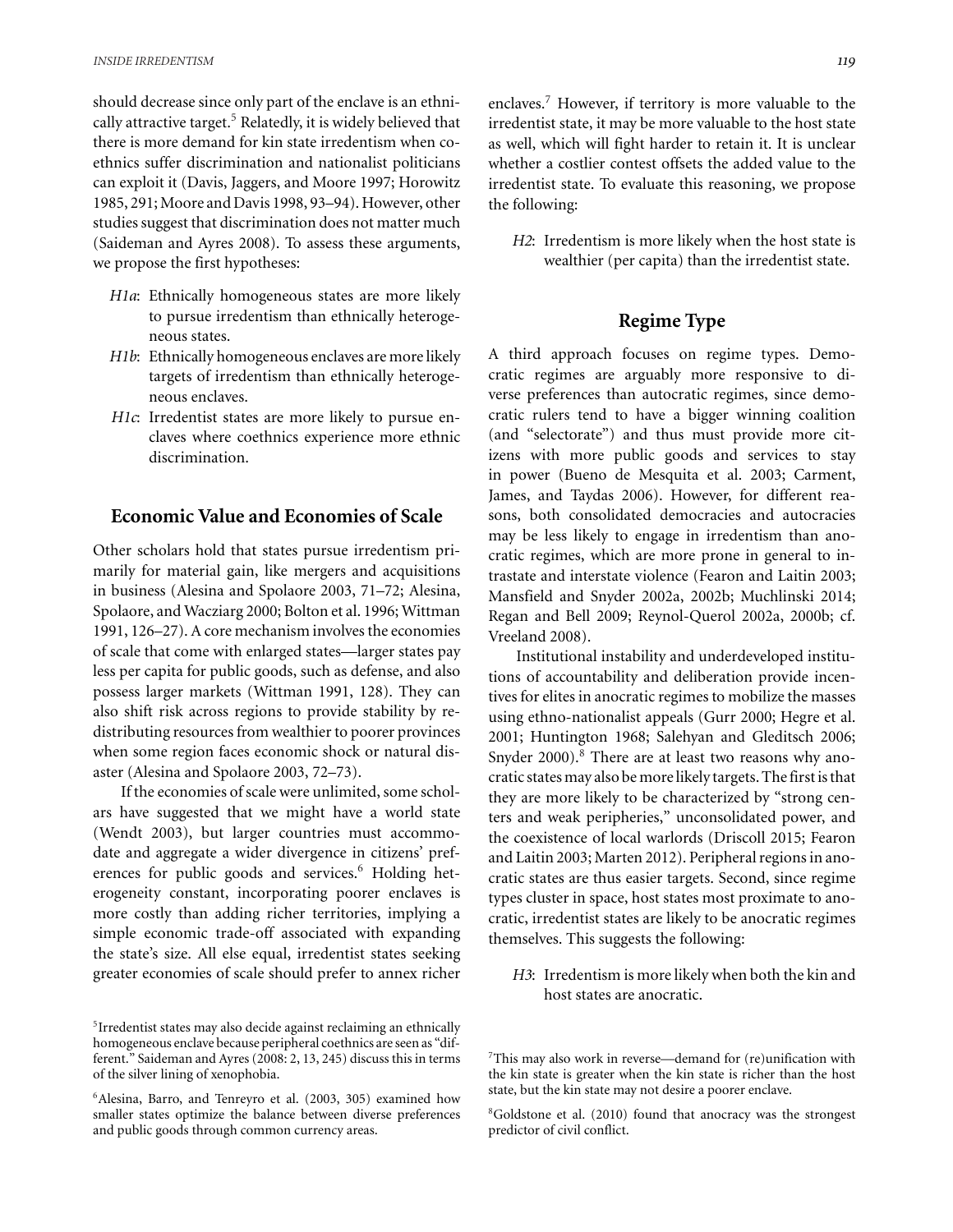#### **Political and Economic Competition**

Finally, we propose two of our own hypotheses on irredentism that build upon insights from previous studies. First, we suggest that ethnicity figures into the calculus of irredentism in ways related to economic competition. Where the dominant ethnic group in the potential irredentist state is near economic parity with other groups in the irredentist state, we hypothesize that the likelihood of irredentism is much higher than when the kin group is much richer (and, to a lesser extent, when it is much poorer) vis-à-vis other ethnic groups in the irredentist state. The reason is that when the kin group is near economic parity with other ethnic groups in the irredentist state, but is demographically dominant, there arises a status inconsistency between its middling economic rank and its numerical power, which engenders group grievances.

Irredentism offers a means of diverting attention away from the state's inability to elevate the kin group's economic status by delivering an irredentist, nationalist victory to the kin group while signaling political dominance to the other ethnic groups. Although poorer kin groups in the irredentist state are also likely to harbor grievances, just like groups at economic parity, the very poor are generally more constrained in their collective action capacity to influence governmental policy (Krishna 2006, 439). By contrast, when the kin group is much richer, it already enjoys a privileged position relative to other groups in society, and ethno-economic grievance and threat arguments are less likely to persuade (Olzak 1992; Quillian 1995).

It follows from this discussion that economic parity between the kin group and other groups in the irredentist state will increase the probability of irredentism, with departures toward more wealth having a stronger impact on reducing irredentism. To assess this conjecture, we hypothesize the following:

*H4a*: Irredentism is more likely when the kin group in the irredentist state is near economic parity with other ethnic groups.

Our second hypothesis emphasizes political incentives to engage in ethnic outbidding. It suggests that when a kin group has a significant numerical margin over the next largest group in the irredentist state, and the electoral system provides "winner-take-all" incentives for politicians to appeal to only their own ethnic group, political competition is more likely to assume a nationalist hue. There is little political inducement to engage in moderate politics if smaller groups are not needed to win districts. This can pit politicians against each other to

become the "real" representatives of the group by offering protection from out-groups in a dynamic of ethnic outbidding. Although Rabushka and Shepsle (1972, 66–88) and Horowitz (1985, 358–59) advanced a logic of ethnic outbidding to explain why some multiethnic democracies are unstable (cf. Chandra 2005), it may apply with equal force to irredentism, since one common way for politicians to emphasize their nationalist credentials is by protecting ethnic kin in neighboring states.

When one group controls the political organs of the state through its numerical advantage in a winner-take-all system, politicians can frame domestic political competition as an ethnic census on supporting the subjugated coethnic enclave. Kin groups that possess sufficient numbers can win by appealing only to their own group's interests in majoritarian systems. At the same time, they can ignore the out-group's opposition to irredentism and generally have fewer constraints on foreign policy decision making (Saideman 2007). Foreign wars can provoke a "rally around the flag" effect that inoculates leaders from the effects of domestic opposition and problems (De Figeiredo and Weingast 1999; Saideman 1998).

In addition to any material benefits, irredentism arguably provides members of the kin group the primordial satisfaction of making the national unit and the political unit more congruent. This fulfills one of the primary objectives of nationalism and thereby enhances the political legitimacy of the group's leaders (Gellner 1983, 1; Hechter 2000). It follows that:

*H4b*: Irredentism is more likely as the relative size of the kin group increases under majoritarian electoral systems.

In sum, this reasoning suggests that irredentism is most likely when there is a large kin group suffering status inconsistency as a result of the disparity between its numerical dominance and its middling economic status (Lenski 1954). Such inconsistency engenders grievances in the kin group and motives for political elites to search for outside options. In majoritarian systems, demographic majorities have no need to project moderation, since other ethnic groups are not needed to win district seats. When status inconsistency is accompanied by winner-take-all incentives, opportunity and grievance collide to fashion the perfect storm for irredentism.

# **Data and Methods**

To examine these hypotheses, we created a new data set that aims to cover the entire universe of *potential* and actual irredentist cases over nearly the last 70 years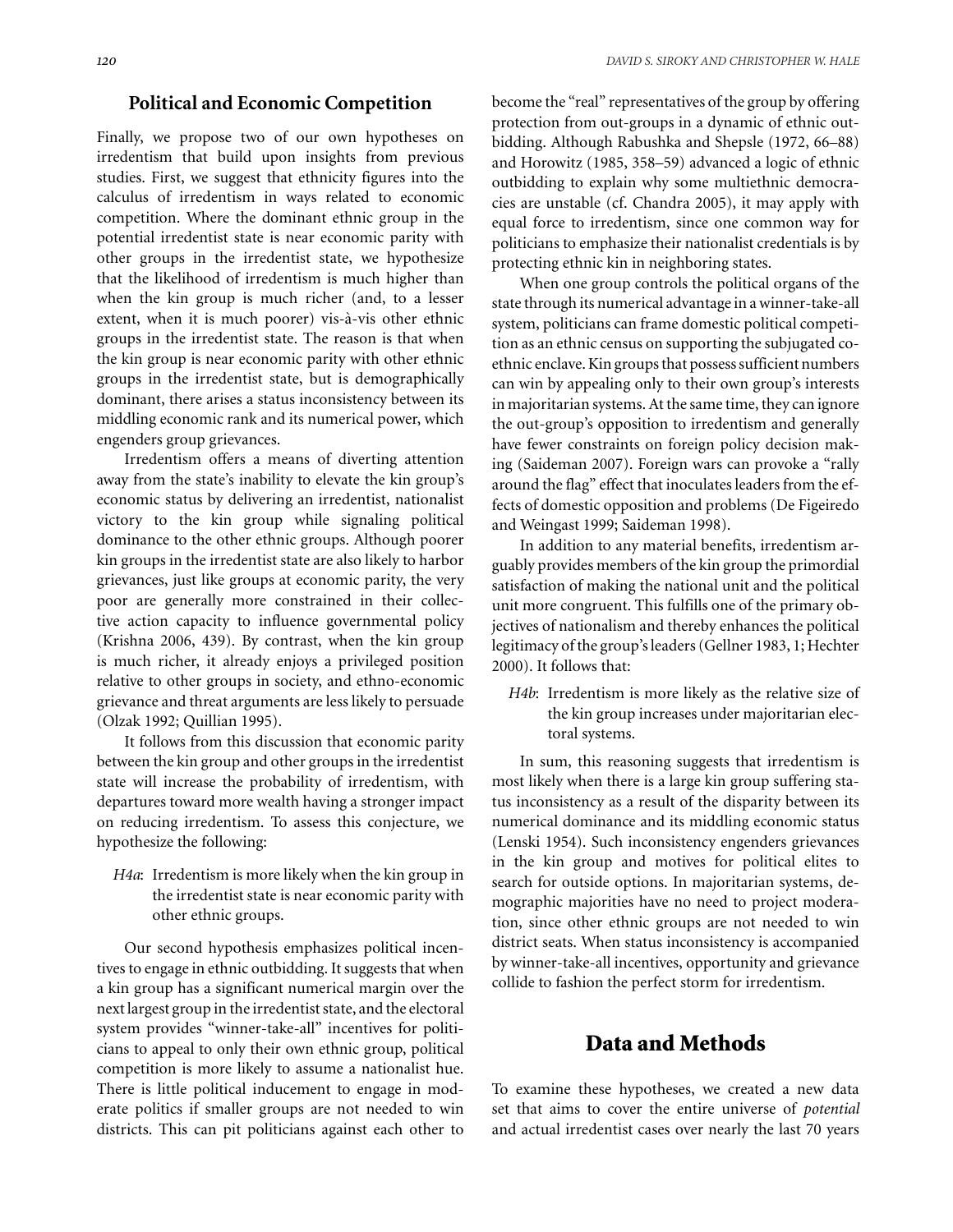(1946–2014) in all countries with a population over 500,000. The data set expands on previous data collection efforts.<sup>9</sup> The unit of analysis is the triad, consisting of the irredentist kin state, the coethnic enclave, and the host state. Every state whose largest ethnic group in power possesses a coethnic enclave in a contiguous country is considered a *potential* case of irredentism and constitutes a row in the data for each year in which it is a potential case. In this way, we remedy the selection issues that have arisen in other studies of irredentism. Coethnicity or kinship is defined here as an ethnic linkage between the largest ethnic group in power in the kin state (hereafter, "kin group") and its coethnic enclave in the host state.<sup>10</sup> Since multiple countries often surround any given state, we code each triad separately as a potential case of irredentism annually. The data are thus structured as a time-series  $cross-section.<sup>11</sup>$ 

We systematically identified potential positive cases of irredentism for each triad-year, beginning with data from militarized interstate disputes (MIDs; Kenwick et al. 2013; Ghosn, Palmer, and Bremer 2004; Palmer et al. 2015). First, we isolated those MIDs that were pertinent to our own triad-years and coded as involving the use of force.<sup>12</sup> Because of potential limitations in the MID data (Gibler, Miller, and Little 2015), and our interest in identifying only cases that met our definition of irredentism (which was not the focus of the MID data project), we eliminated all cases where an irredentist state did not forcibly attempt to annex territory to reclaim ethnic kin, using secondary sources and area experts.<sup>13</sup> Se-

<sup>12</sup>For further information on the variable from MID used to code force, as well as for more specific information on all variables, see the "Data Sets Utilized" section of the supporting information.

<sup>13</sup>A spreadsheet listing the qualitative source material (encyclopedias, country studies, reports, articles and books) used to either include or eliminate MIDs as positive instances of irredentism is available at https://dataverse.harvard.edu/dataset. xhtml?persistentId=doi:10.7910/DVN/X88LYH. We would also like thank, without implying any responsibility for the final coding, several experts who kindly offered their time to discuss particular cases with us: Noah Briggs, Laurence Broers, Valery Dzutsati, Petra Guasti, Milli Lake, Ceyhun Mahmudlu, Devorah Manekin, Sean cession (where an enclave separates from an existing state with the help of a kin state, but is not claimed by the kin state) counts as a negative case.<sup>14</sup> Similarly, when a potential irredentist state makes territorial claims not backed by the use of force, it is also coded as a negative case. <sup>15</sup>

Some countries are not included in our data set because they lack opportunities for irredentism, due to the absence of coethnics in neighboring states. It would be misleading to include them since they are not relevant to testing any theory of irredentism.<sup>16</sup> Ethnicity is a defining feature of irredentism—indeed, "non-ethnic irredentism" is a contradiction in terms (Horowitz 1991, 11; Neuberger 1991, 103). Of the remaining countries to which the theories should apply, there are 118 unique enclaves, 54 unique irredentist states, and 61 unique host states. Measured on an annual basis dating back to 1946, the final data set used in the main model affords 3,057 observations, each representing one triad-year.

To assess the idea that ethnically homogeneous kin states are more likely to pursue irredentism than ethnically heterogeneous states (Hypothesis 1a), we took the size of the largest ethnic group in power in the irredentist state ("the kin group") as well as "the margin," or the difference between the largest and the second largest ethnic group, from Fearon  $(2003)$ .<sup>17</sup> Turning to the enclave (Hypothesis 1b), we measure whether the particular coethnic group is geographically dispersed or spatially concentrated using data from Weidmann (2009) and Cederman, Weidmann, and Gleditsch. (2011). To assess the prediction that irredentist states are more likely to target enclaves where ethnic kin experience more ethnic discrimination, we measure discrimination at the group level in the host state (Hypothesis 1c) using data from Cederman, Weidmann, and Gleditsch (2011).

Turning to Hypothesis 2 and economic theories of irredentism, we included country-level GDP per capita to assess the effect of differences in wealth between the irredentist state and the host state using data from Gleditsch (2002).

Mueller, Harris Mylonas, Branislav Nesovic, Jean-François Ratelle, Arturas Rozenas, Anoop Sadanandan and Dejan Susak.

<sup>14</sup>For this reason, we do not use the Minorities at Risk (MAR) irredentism indicator.

<sup>15</sup>If inaction leads to talk, and then action, we code it as positive in the year action begins. Table 1 in the supporting information lists all triads.

<sup>16</sup>We are interested in country pairs Woodwell (2004; 2007, 2) characterizes as containing irredentist-type (minority-majority) demographics.

 $17$ We present results for margin in the main text. Results for the group's proportion are similar and presented in Table 11, Model 1, in the supporting information.

<sup>&</sup>lt;sup>9</sup>See the "Data Sets Utilized" section in the supporting information for bibliographic information on every data set and variable used to construct our own data.

<sup>10</sup>All enclaves are contiguous with the kin state, except islands within 950 km, following Gleditsch and Ward (2001). Following the Ethnic Power Relations (EPR) coding, we exclude kin groups that EPR codes as "powerless" or "excluded" since these groups have no access to the use of military force required for our definition of irredentism.

<sup>11</sup>For additional detail on the construction of our data set, see the "Construction of the Data Set" section of the supporting information.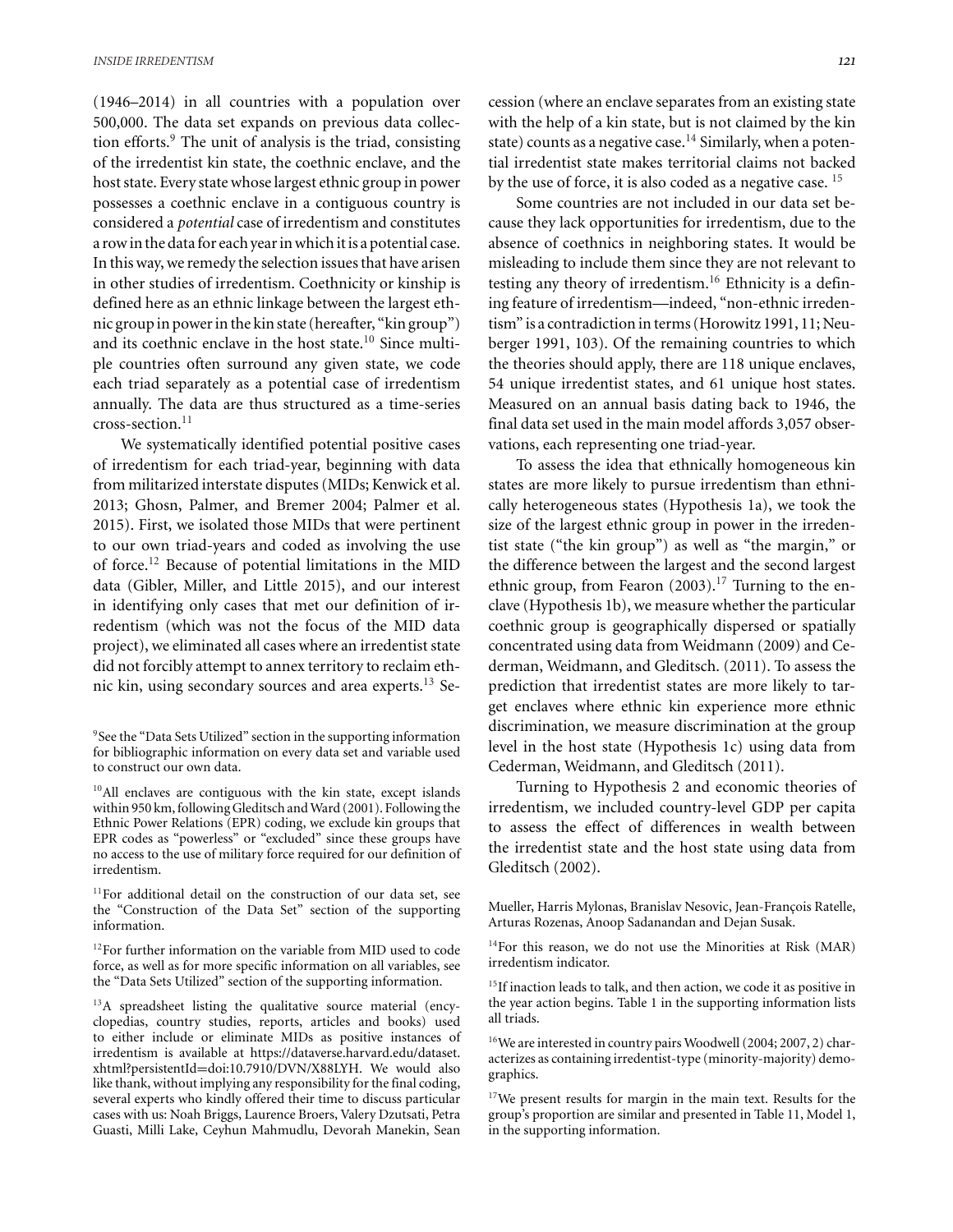We created an annual ratio of the host state's GDP per capita over the GDP per capita of the potential irredentist state. To test Hypothesis 3, we collected monadic measures of democracy, autocracy, and anocracy, and then created dyadic indicators, following the trichotomous coding scheme in Epstein et al. (2006, 555), and using data from Cederman, Weidmann, and Gleditsch (2011) and Polity IV (Marshall, Jaggers, and Gurr 2014). The four categories are (1) both the irredentist and host states are anocratic (Anocratic/Anocratic); (2) the host is anocratic and the irredentist state is not anocratic (Anocratic/Non-Anocratic); (3) the host state is not anocratic and the irredentist state is anocratic (Non-Anocratic/Anocratic); and (4) both states are not anocratic (Non-Anocratic/Non-Anocratic). The Non-Anocratic/Non-Anocratic category serves as the baseline.

To examine whether irredentism is more likely when there is a status inconsistency between the kin group's demographic dominance and its economic standing relative to other groups in the country (Hypothesis 4a), we use a geocoded measure of asymmetric economic inequality between ethnic groups (Cederman, Weidmann, and Gleditsch 2011). The geocoded data measure the degree to which a particular ethnic group's GDP per capita differs from the mean GDP per capita of the other groups in the country. There are two variables—*high* for groups above the mean and *low* for groups below the mean. If a group is twice as wealthy as the country average, the *high* variable has a value of 2, whereas the *low* variable is given a value of 0. If a group is three times poorer than the average, the *high* variable is given a value of 0, and the *low* variable has a value of 3 (Cederman, Weidmann, and Gleditsch 2011, 486; Nordhaus et al. 2006).

To assess the argument about political incentives to engage in ethnic outbidding (Hypothesis 4b), we model the interaction between two variables: (1) the ethnic margin (relative group size) and (2) the presence or absence of a majoritarian electoral system. To construct a measure of a country's electoral system, we relied on data collected by Bormann and Golder (2013). The interaction effect between the presence of a majoritarian electoral system and the ethnic margin captures the political situation theorized to be most amenable to ethnic outbidding within the kin group and signaling dominance to the out-groups through irredentism.

Since the decision to go to war also depends on military capabilities, we control for power disparity by using the Composite Index of National Capabilities (CINC) developed by the Correlates of War in all of our models (Singer 1987; Singer et al. 1972).

To correct for a skewed non-normal distribution, we used the natural log of the ratio of the host state's CINC controlfor population size of both the host and irredentist state using the National Material Capabilities (v. 4.0) data set. Finally, we control for whether both the potential irredentist and host states were part of the Soviet Union.<sup>18</sup>

There are three main modeling considerations. First, since irredentism is relatively rare across time and space, we estimated rare events logistic regression models (Firth 1993; King and Zeng 2001). Second, because observations about different enclaves are clustered around single kin states, we used robust standard errors clustered on each triad: kin state, host state, enclave (Huber 1967; White 1980). Third, in order to correct for temporal dependence, we used a cubic polynomial  $(t, t^2,$  and  $t^3)$  transformation of the number of peace years in each triad since the previous irredentist conflict (Carter and Signorino  $2010$ ).<sup>19</sup>

## **Results and Discussion**

Table 1 presents the results of our analyses. We begin with the positive findings. The results are consistent with the economic competition hypothesis (Hypothesis 4a), which suggests that the likelihood of irredentism is significantly increased when the kin group is near economic parity with other ethnic groups in the irredentist state. $20$ When the group is closer to the mean level of wealth, irredentism represents a distraction from an unfavorable economic situation and status inconsistency by providing the kin group with the primordial satisfaction of making the national unit and the political unit congruent, which bestows ethnic leaders with political legitimacy within the kin group and signals ethnic dominance to the out-groups.

The analysis also lends support to Hypothesis 4b we find a positive and statistically significant sign on the interaction between the "ethnic margin" and the presence of a majoritarian system in the irredentist state. Under this electoral system, kin groups possessing sufficient numbers (relative to the next largest group) can win by appealing only to their own group's interests and can ignore the second largest group politically. Consistent with this, we find that the probability of irredentism

<sup>18</sup>These are defined as Union Republics (SSRs) in 1991.

<sup>&</sup>lt;sup>19</sup>The lack of variation on the dependent variable across time within many triads precludes fixed effects.

<sup>20</sup>In some specifications, *Asymmetric Inequality Low* does not achieve significance at the 5% level, consistent with the expectation of a stronger effect for economic parity vis-a-vis wealthy groups. ` See page 4.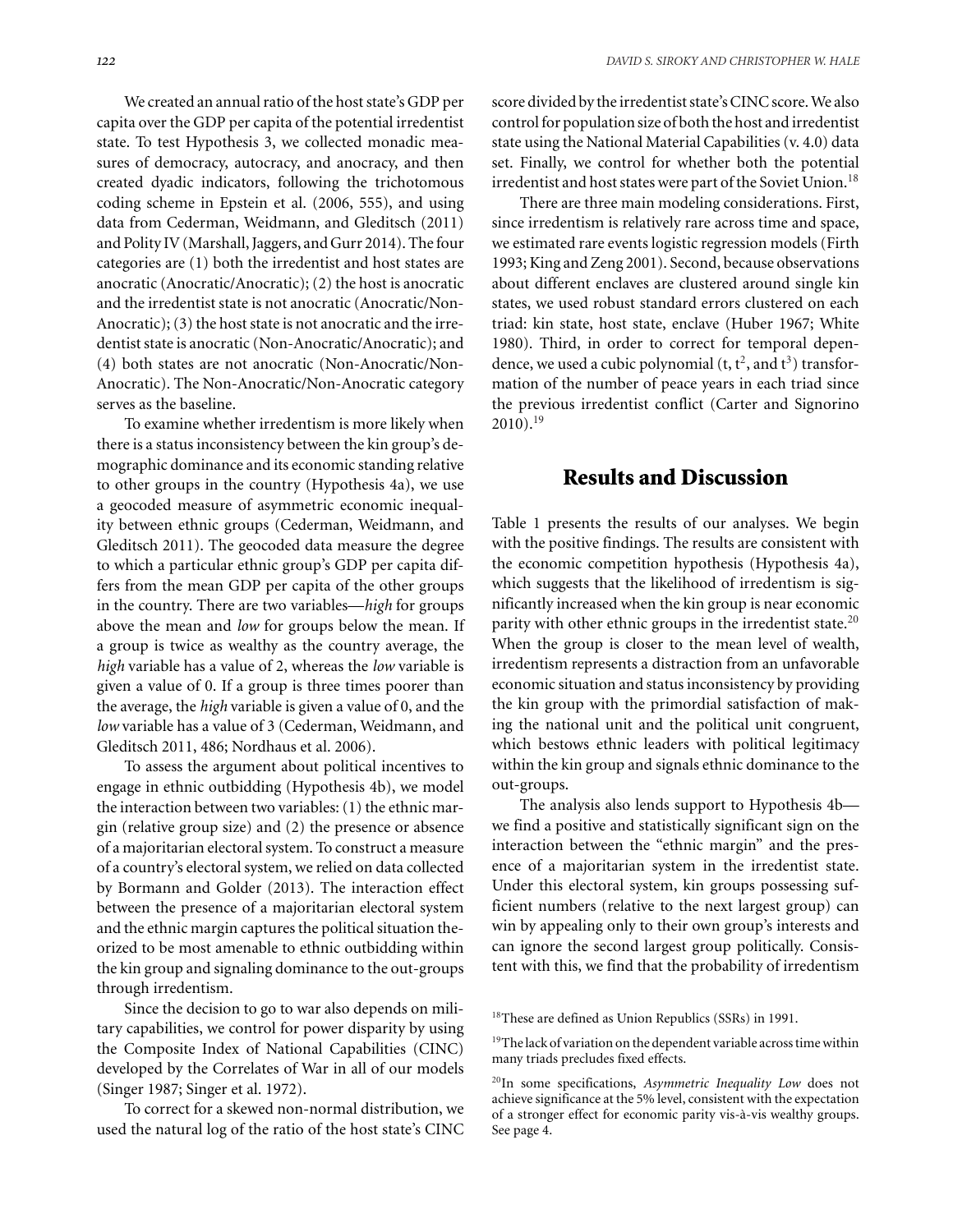**TABLE 1 Rare Events Logistic Regression Model**

| Variables                                | Model 1           |
|------------------------------------------|-------------------|
| Irredentist State: Margin of Largest     | $-0.48$           |
| Group over Second                        | (0.68)            |
| Majoritarian Electoral System            | $-4.13*$          |
|                                          | (1.39)            |
| $Margin \times Majoritarian$             | $7.09*$           |
|                                          | (2.13)            |
| Enclave in Host State: Ethnic Dispersion | $-0.22$           |
|                                          | (1.38)            |
| Asymmetric Inequality High               | $-3.17*$          |
|                                          | (0.88)            |
| Asymmetric Inequality Low                | $-2.23*$          |
|                                          | (0.90)            |
| <b>Enclave Discriminated</b>             | $-0.92$           |
| Country Wealth Ratio                     | (0.66)            |
|                                          | $-0.20$           |
| Anocratic/Anocratic                      | (0.33)<br>$2.16*$ |
|                                          | (0.61)            |
| Anocratic/Not Anocratic                  | 0.90              |
|                                          | (0.49)            |
| Not Anocratic/Anocratic                  | 0.24              |
|                                          | (0.30)            |
| Population (Host)                        | 0.00              |
|                                          | (0.00)            |
| Population (Irredentist)                 | $0.00*$           |
|                                          | (0.00)            |
| Power Disparity                          | $-0.09$           |
|                                          | (0.12)            |
| Includes Former Soviet (Irr.)            | Yes               |
| Includes Former Soviet (H)               | Yes               |
| t, $t^2$ , $t^3$ Included?               | Yes               |
| Constant                                 | $2.52*$           |
|                                          | (1.25)            |
| Observations                             | 3,057             |
| BIC                                      | 531.97            |
| AIC                                      | 411.46            |
| Log likelihood                           | $-185.73$         |

*Note:* The dependent variable is a dichotomous indicator of irredentist conflict.

Robust standard errors are reported in parentheses below coefficients.

 $p < .05$ .

significantly increases as the kin group's relative size grows under majoritarian systems.<sup>21</sup>

 $21$ We present a graph of the predicted probabilities and discussion (pages 28–29 in the supporting information) to visualize the interpretation of the interaction effect. We save the interpretation of the

Consistent with Hypothesis 3, regime type is important. The results suggest that anocratic dyads are much more likely to experience irredentism than non-anocratic dyads. As Mansfield and Snyder (2002a) argue, transitions from autocracies to democracies are particularly perilous because elites have strong incentives to drum up mass support by making nationalist appeals rather than painful reforms or delivering on economic promises that may alienate some of the selectorate.

Contrary to some popular accounts of irredentism (and Putin's justification for annexing Crimea in 2014, and for seizing Abkhazia and South Ossetia in 2008), our analysis indicates that neither the ethnic structure (Hypothesis 1b, ethnic dispersion) nor the ethnic discrimination (Hypothesis 1c, ethnic discrimination) of the coethnic enclave matters much for explaining irredentism. This finding is consistent with arguments that irredentism is mostly exercised when domestic political dynamics make such efforts appealing, rather than when coethnics are discriminated against (Saideman and Ayres 2008) or geographically concentrated. We also find little empirical support for the argument that irredentism is driven by a desire for greater economies of scale at the country level (Hypothesis 2, country wealth ratio) relative wealth between the initiator and the target is not systematically related to irredentism.

In sum, irredentism is more likely when the kin group suffers from status inconsistency between its middling economic position and its demographic importance in the irredentist state, and when the political environment encourages politicians to compete on nationalism by appealing only to their own group. These two results (Hypotheses 4a and 4b) underscore the domestic roots of irredentism. At the dyadic level, the analysis also indicates that irredentism is more likely when the irredentist state and host states are anocratic, consistent with the literature on democratization and conflict. The results are less encouraging for explanations that treat irredentism as an economic merger or that focus on discrimination against coethnics, ethnic heterogeneity in the enclave, or relative power between states as motives for irredentism.

We examine the robustness of these results through a variety of checks in the supporting information, which also provides summary statistics (Appendix Table 2) and reports on colinearity (Appendix Table 3). We examined the potential interaction between the size of the largest group in the irredentist state and the heterogeneity of

constitutive terms of the interaction (margin and majoritarian) for the supporting information. Appendix Table 7B (Model 6) in the supporting information assesses the effect of ethnic margin without the interaction term (Hypothesis 1a) and shows that it is not statistically significant on its own.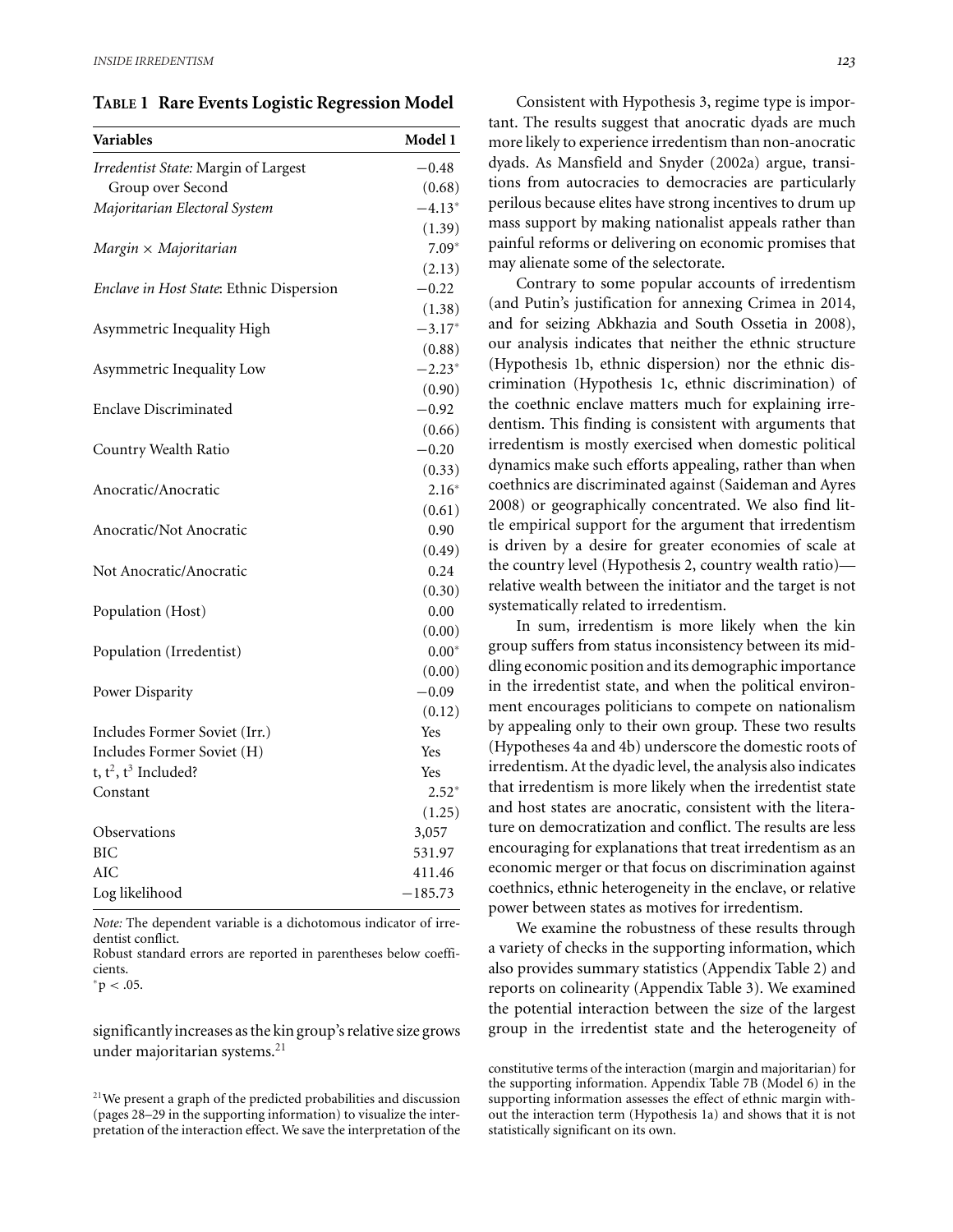the targeted enclave, but we did not detect any effect (Appendix Table 4). We also assessed the robustness of our results with an alternative conceptualization of majoritarianism, as described in fuller detail in Appendix Table 5. We further considered the possibility of a curvilinear relationship between the size of the largest ethnic group in the irredentist state and the probability of irredentism (Appendix Table 6). In addition, we examined our results with different measures of ethnicity for both the host and irredentist states (Appendix Table 7). The interaction effect we present between ethnic margin and majoritarian systems holds under all these checks.

Since we use each year of irredentist conflict as a positive instance of irredentism, there is the possibility that many repeated conflicts might unduly influence the results. To address this, we systematically excluded each triad that had experienced at least one irredentist event (Appendix Table 8B in the supporting information). This did not alter our main conclusions. We added regional controls as an additional check on potential omitted variables in Appendix Table 9, which did not alter the results. In Appendix Table 10, we replace our capabilities measure with expected utility measures (Bennett and Stam 2000b; Bueno de Mesquita and Lalman 1992), but we did not find any noteworthy differences.

In Appendix Table 11, we provide additional robustness checks on ethnic homogeneity, relative wealth of the coethnic enclaves, and monadic rather than dyadic regime type. Table 11 excludes islands, removes the control variables indicating whether the irredentist or host states were part of the Soviet Union, and examines only cases where the dominant ethnic group in the irredentist state comprises at least 50% of the population. Finally, to illustrate the substantive impact of the key independent variables, we calculated their effects on the predicted probability of irredentism (Appendix Figures 1–3).

Just as it is difficult to generalize from specific cases, the reverse is also true. We should exercise caution in applying our results to a specific case, but it is worth asking what light our analysis might shed on Russia's decision to annex Crimea in 2014 when Yeltsin had deliberately decided not to do so 20 years earlier. The first observation is the trend in regime types. The Polity IV scores for Ukraine show that Ukraine has had an anocratic regime type for years (Beissinger 2013). As observers have noted, Russia has become more anocratic over time as well, and this transition toward anocracy in both states is consistent with the aggregate results that associate an increased risk of irredentism among anocratic dyads. Second, although Russians dominate politically and are the largest ethnic group in power by a large margin, they are infact near economic parity with other ethnic groups, which is consistent with the aggregate results.<sup>22</sup> On the one hand, Russians are the largest ethnic group in Russia, and its leaders have appealed to internal threats faced by ethnic Russians, especially from Central Asians and Caucasians. However, it has also moved away from a majoritarian system over time, which seems to go against the aggregate results. In 2001, however, Moscow outlawed regional parties<sup>23</sup> and a few years later abolished the direct election of regional governors in favor of a system of direct presidential appointment, decreasing the political influence of regionally concentrated ethnic minorities, and allowing the Kremlin to appeal more directly to Russian nationalism.<sup>24</sup>

The null results are also worth examining in light of this case. The fact that Crimea is ethnically heterogeneous and that Russians are not spatially concentrated did not dissuade Russia from pursuing irredentism, consistent with what we find in the analysis. Russians in Kazakhstan and the Baltics suffer from more discrimination. The fact that this played no role—except rhetorically—is consistent with our global analysis. Other aggregate negative findings do not comport with the Russian case, however. For instance, Ukraine is much poorer in terms of GDP per capita and weaker militarily than Russia, whereas our aggregate results are ambivalent about the effect of relative wealth and military power.

### **Conclusion**

The "mismatch between cultural and political boundaries" is pervasive, affording ample opportunities for border changes, but the international community does not condone irredentism. To mitigate international censure, kin states often legitimate their actions against neighbors by alluding to humanitarian intervention and by claiming to protect discriminated ethnic kin. Hitler's irredentist action toward the Sudetenland in Czechoslovakia was justified in terms of protecting coethnic Sudeten Germans. Armenia's intervention in Nagorno-Karabakh, Serbia's invasion of Croatia, and Russia's annexation of Abkhazia and South Ossetia and Crimea were characterized by similar rationalizations, which blend

<sup>22</sup>Russians were 1.22 (just above the mean) but have dipped down to 1.06 since the early 1990s, putting them at parity with other groups.

<sup>&</sup>lt;sup>23</sup> Federal Law N-95, passed in June 2001, outlawed regional parties.

<sup>24</sup>Federal Law N-159, was passed in December 2004 (see http://base.consultant.ru). In 2012, electionswere reintroduced under popular pressure, but North Caucasian republics were excluded. See Radio Free Europe/Radio Liberty (2013).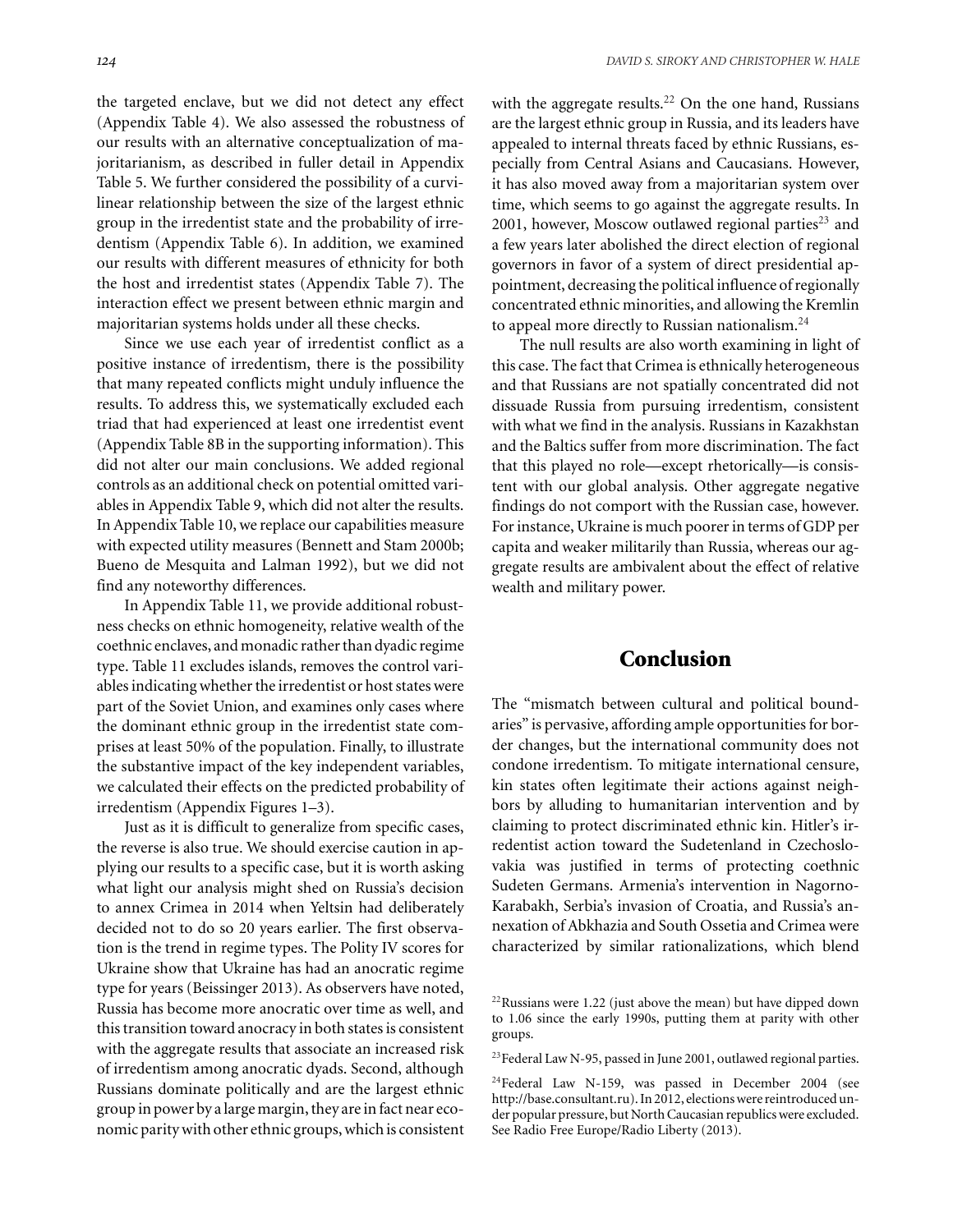*realpolitik* with humanitarian and *jus bellum iustum* reasoning (Siroky 2016).

The literature provides a variety of explanations for irredentism, but these theories have not been assessed against each other in a comprehensive, comparative manner. This article approaches the problem of irredentism within a comparative theory-testing framework. It investigates three main schools of thought—(1) ethnodemographic, (2) economies of scale, and (3) regime types—and then proposes and tests its own explanation based on intergroup economic competition and ethnic outbidding in the kin state. Using a new disaggregated data set that covers all actual *and* potential irredentist actions between states around the world from 1946 to 2014, the analysis indicates that economic competition and political incentives within the irredentist state are fundamental. Specifically, irredentism is more likely when there is a status inconsistency between the demographic dominance of the kin ethnic group and its relative economic standing in the irredentist state, since this fosters grievances within the dominant ethnic group. These grievances are more likely to find an outlet (and are less likely to be countered by other groups) under majoritarian systems in more ethnically homogeneous irredentist states. This creates an opportunity for the kin group to pursue an explicitly irredentist foreign policy agenda—to unite the "unredeemed" part of the nation in one state. Where these grievances and opportunities intersect, irredentism is most likely as political elites, responding to their electoral incentives under majoritarianism, seek to divert attention away from status inconsistency through the promise of ethnic unification. At the dyadic level, the analysis suggests that anocratic regimes are more prone to be the initiators and the targets of irredentism, compared to consolidated democracies and autocracies.

At the same time, the analysis provides little support for the importance of ethnic discrimination, ethnic homogeneity of the enclave, or economies of scale. While "protecting discriminated ethnic brethren" may help mobilize citizens to rally around the flag and justify actions, the effect is not significant. Similarly, poorer states may have stronger economic incentives to annex richer territory, but these considerations are not dispositive. Power does not deter as much as might be presumed. Although this study shows that irredentist foreign policy behavior is most likely when economic and political interests are at play in the kin state, the rhetoric of discriminated ethnic kin and the humanitarian intervention remain the dominant discourse to discuss irredentism.

This article has several implications for research and policy. The analysis suggests that a productive path forward involves further study of the domestic economic and

political dynamics that shape incentivesfor leaders to pursue irredentism. Second, kin states can support coethnics without direct military intervention and can impose costs on the host state in other ways. Future research should explore the conditions under which each of these options is chosen. Third, although we find that discrimination of ethnic kin in the host state does not increase the likelihood of irredentism, future research should examine how irredentist states respond to sudden (negative) changes in group status in the enclave (Siroky and Cuffe 2015).

Moreover, in order to develop better theory, there is a need for more conversation between quantitative studies and case studies of irredentism. These quantitative results, which hopefully start this conversation, also point to some policy implications. While ethnicity is sometimes viewed as a problem in itself, our results suggest that the effect of ethnicity on irredentism depends on how it maps onto economic competition and the electoral system, which affords institutional designers with some choices to influence the likelihood of irredentism. Similarly, the fact that economic competition between the kin group and other groups in the irredentist state positively predicts irredentism indicates that policy makers would do well to address the domestic sources of irredentism in the initiating state, and not only the conditions of the coethnic enclave in the target state. Finally, given the results indicating that anocratic dyads are most prone to irredentism, promoting democratization—especially when transitions remain incomplete and do not lead to consolidated democracies may have the unintended consequence of increasing the incidence of irredentism.

#### **References**

- Alesina, Alberto, Robert J. Barro, and Silvana Tenreyro. 2003. "Optimal Currency Areas." *National Bureau of Economic Research Macroeconomics Annual 2002*, *Vol.* 17. Cambridge, MA: MIT Press.
- Alesina, Alberto, and Enrico Spolaore. 2003. *The Size of Nations*. Cambridge, MA: MIT Press.
- Alesina, Alberto, Enrico Spolaore, and Romain Wacziarg. 2000. "Economic Integration and Political Disintegration," *American Economic Review* 90(5): 1276–96.
- Ambrosio, Thomas. 2001. *Irredentism: Ethnic Conflict and International Politics*. Westport, CT: Greenwood.
- Andreopoulos, George. 1981. "State and Irredentism: Some Reflections on the Case of Greece."*The Historical Journal* 24(4): 949–59.
- Beissinger, Mark R. 2013. "The Semblance of Democratic Revolution: Coalitions in Ukraine's Orange Revolution." *American Political Science Review* 107(3): 574–92.
- Bennett, D. Scott, and Allan C. Stam. 2000a. "A Universal Test of an Expected Utility Theory of War." *International Studies Quarterly* 44(2): 451–80.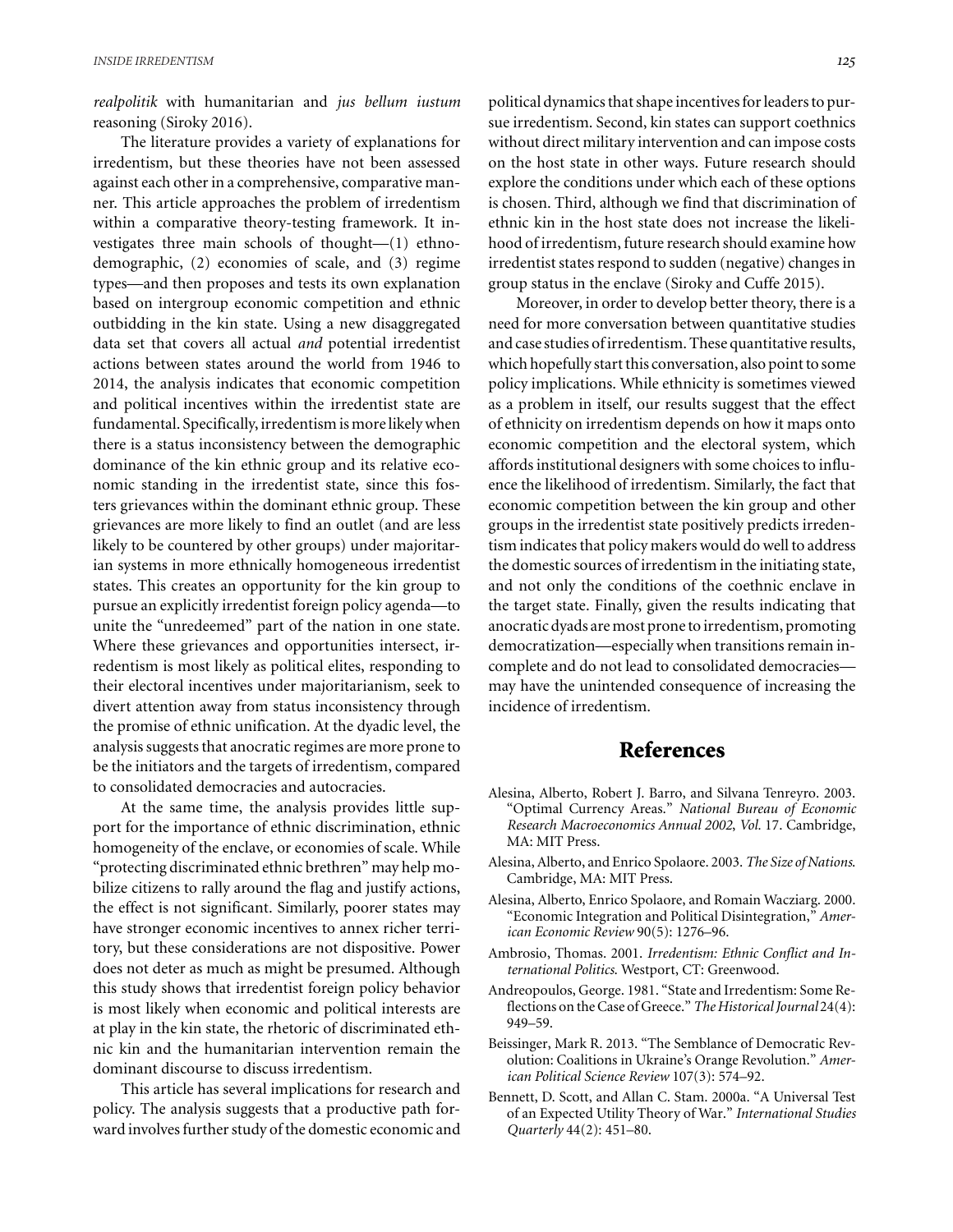- Bennett, D. Scott, and Allan Stam. 2000b. "EUGene: A Conceptual Manual." *International Interactions* 26(2): 179–204.
- Birnir, Jóhanna K., Jonathan Wilkenfeld, James D. Fearon, David D. Laitin, Ted Robert Gurr, Dawn Brancati, Stephen M. Saideman, et al. 2014. "Socially Relevant Ethnic Groups, Ethnic Structure, and AMAR." *Journal of Peace Research* 52(1): 110–15.
- Bolton, Patrick, Gérard Roland, and Enrico Spolaore. 1996. "Economic Theories of the Break-Up and Integration of Nations." *European Economic Review* 40(3): 697–705.
- Bormann, Nils-Christian, and Matt Golder. 2013. "Democratic Electoral Systems around the World, 1946–2011." *Electoral Studies* 32(2): 360–69.
- Borsody, Stephen. 1988. *Hungarians: A Divided Nation*. Hungary: Network.
- Brubaker, Rogers. 1993. "L'éclatement des peuples à la chute des empires [Approche historique et comparative]." *Actes de la Recherche en Sciences Sociales* 98(1): 3–19.
- Bueno de Mesquita, Bruce, and David Lalman. 1992. *War and Reason*. New Haven, CT: Yale University Press.
- Bueno de Mesquita, Bruce, et al. 2003. *The Logic of Political Survival*. Cambridge, MA: MIT Press.
- Carment, David, and Patrick James. 1995. "Internal Constraints and Interstate Ethnic Conflict toward a Crisis-Based Assessment of Irredentism." *Journal of Conflict Resolution* 39(1): 82–109.
- Carment, David, and Patrick James. 1997. "Secession and Irredenta in World Politics." In *War in the Midst of Peace*, ed. Patrick James and David Carment. Pittsburgh, PA: University of Pittsburgh Press, 194–231.
- Carment, David, Patrick James, and Zeynep Taydas. 2006. *Who Intervenes? Ethnic Conflict and Interstate Crisis*. Columbus: Ohio State University Press.
- Carter, David B., and Curtis S. Signorino. 2010. "Back to the Future: Modeling Time Dependence in Binary Data." *Political Analysis* 18(3): 271–92.
- Cederman, Lars-Erik, Luc Girardin, and Kristian Skrede Gleditsch. 2009. "Ethnonationalist Triads: Assessing the Influence of Kin Groups on Civil Wars." *World Politics* 61(3): 403–37.
- Cederman, Lars-Erik, Kristian Skrede Gleditsch, Idean Salehyan, and Julian Wucherpfennig. 2013. "Transborder Ethnic Kin and Civil War." *International Organization* 67(2): 389– 410.
- Cederman, Lars-Erik, Nils B. Weidmann, and Kristian Skrede Gleditsch. 2011. "Horizontal Inequalities and Ethnonationalist Civil War: A Global Comparison." *American Political Science Review* 105(3): 478–95.
- Chandra, Kanchan. 2005. "Ethnic Parties and Democratic Stability." *Perspectives on Politics* 3(2): 235–52.
- Chazan, Naomi. 1991. *Irredentism and International Politics*. Boulder, CO: Lynne Rienner.
- David R. Davis and Will H. Moore. 1997. "Ethnicity Matters: Ethnic Alliances and International Interactions." *International Studies Quarterly* 41(1): 171–84.
- David S. Siroky. 2016. "The Sources of Secessionist War: The Interaction of Local Control and Foreign Forces in Post-Soviet Georgia." *Caucasus Survey* 4(1): 63–91.
- David, S. Siroky and John Cuffe. 2015. "Lost Autonomy, Nationalism and Separatism." *Comparative Political Studies*, 48(1): 3–34.
- Davis, David R., Keith Jaggers, and Will H. Moore. 1997. "Ethnicity, Minorities and International Conflict Patterns." In *War in the Midst of Peace*, ed. David Carment and Patrick James. Pittsburgh, PA: University of Pittsburgh Press, pp. 148–63.
- De Figueiredo, Rui J. P., and Barry R. Weingast. 1999. "The Rationality of Fear: Political Opportunism and Ethnic Conflict." In *Civil Wars, Insecurity, and Intervention*, ed. Barbara Walter and Jack Snyder. New York: Columbia University Press, 261–302.
- Driscoll, Jesse. 2015. *Warlords and Coalition Politics in Post-Soviet States*. Cambridge: Cambridge University Press.
- Epstein, David L., Robert Bates, Jack Goldstone, Ida Kristensen, Sharyn O'Halloran. 2006. "Democratic Transitions." *American Journal of Political Science* 50(3): 551–69.
- Fearon, James D. 2003. "Ethnic and Cultural Diversity by Country." *Journal of Economic Growth* 8(2): 195–222.
- Fearon, James D., and David D. Laitin. 2003. "Ethnicity, Insurgency and Civil War." *American Political Science Review* 97(1): 75–90.
- Firth, D. 1993. Bias Reduction of Maximum Likelihood Estimates. *Biometrika* 80(1): 27–38.
- Gagnon, Valere-Philip. 1995. "Ethnic Nationalism and International Conflict: The Case of Serbia." *International Security* 19(3): 130–66.
- Gavrilis, George. 2003. "Understanding Greco-Ottoman Conflict." In *New Approaches to Balkan Studies*, ed. Dimitris Keridis, Ellen Elias-Bursać, and Nicholas Yatromanolakis. Sterling, VA: Potomac Books, 45–73.
- Gellner, Ernest. 1983. *Nations and Nationalism*. Oxford: Blackwell.
- Gellner, Ernest. 1992. "Nationalism in a Vacuum." In *Thinking Theoretically about Soviet Nationalities*, ed. A. J. Motyl. New York: Columbia University Press, 243–54.
- Ghosn, Faten, Glenn Palmer, and Stuart Bremer. 2004. "The MID3 Data Set, 1993–2001: Procedures, Coding Rules, and Description." *Conflict Management and Peace Science* 21(2): 133–54.
- Gibler, Douglas M., Steven V. Miller, and Erin K. Little. 2015. "An Analysis of the Militarized Interstate Dispute (MID) Dataset, 1816 – 2001." *International Studies Quarterly*. Working Paper available at http://dmgibler. people.ua.edu/uploads/1/3/8/5/13858910/mid\_review\_ piece.pdf
- Gleditsch, Kristian Skrede. 2002. "Expanded Trade and GDP Data." *Journal of Conflict Resolution* 46(5): 712–24. Updated data: http://privatewww.essex.ac.uk/ ˜ksg/exptradegdp.html.
- Gleditsch, Kristian S., and Michael D. Ward. 2001. "Measuring Space: A Minimum Distance Database." *Journal of Peace Research* 38(6): 749–68.
- Goffman, I. W. 1957. "Status Consistency and Preference for Change in Power Distribution." *American Sociological Review* 22(3): 275–81.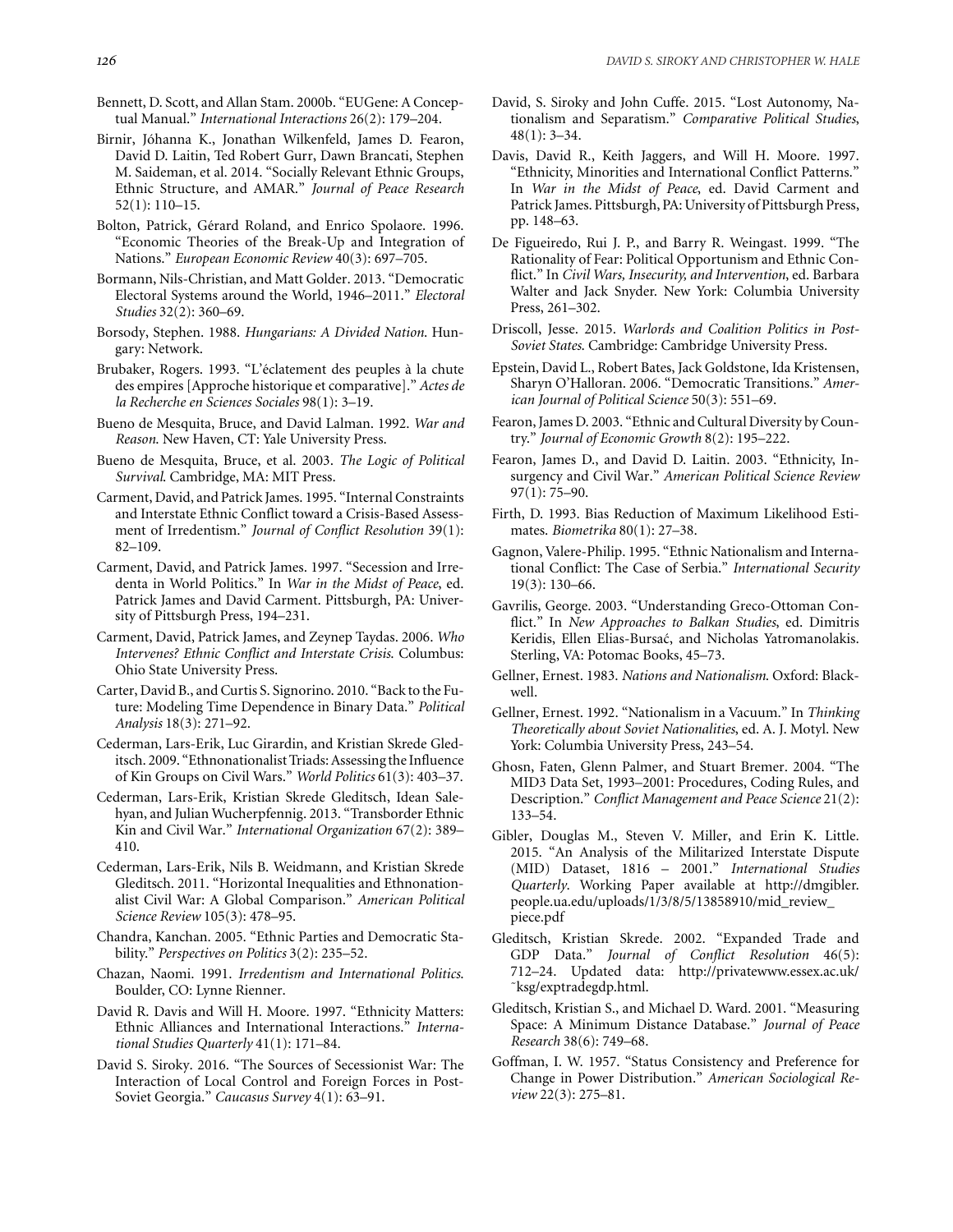- Goldstone, Jack A., Robert H. Bates, David L. Epstein, Ted Robert Gurr, Michael B. Lustik, Monty G. Marshall, Jay Ulfelder, et al. 2010. "A Global Model for Forecasting Political Instability." *American Journal of Political Science* 54(1): 190–208.
- Gurr, Ted R. 2000. *Peoples versus States: Minorities at Risk in the New Century*. Washington, DC: USIP Press.
- Gutman, Emanuel. 1991. "Concealed or Conjured Irredentism: The Case of Alsace." In *Irredentism and International Politics*, ed. Naomi Chazan. Boulder, CO: Lynne Rienner, 37–50.
- Haines, C. Grove. 1937. "Italian Irredentism during the Near Eastern Crisis, 1875–78." *Journal of Modern History* 9(1): 23–47.
- Hechter, Michael. 2000. *Containing Nationalism*. New York: Oxford University Press.
- Hegre, Havard, Tanja Ellingsen, Scott Gates, and Nils Petter Gleditsch. 2001. "Toward a Civil Democratic Peace? Democracy, Political Change, and Civil War, 1816– 1992." *American Political Science Review* 95(1): 33–48.
- Horowitz, Donald L. 1985. *Ethnic Groups in Conflict*. Berkeley: University of California Press.
- Horowitz, Donald L. 1991. "Irredentas and Secessions: Adjacent Phenomena, Neglected Conditions." In *Irredentism and International Politics*, ed. Naomi Chazan. Boulder, CO: Lynne Rienner, 9–21.
- Huber, P. J. 1967. "The Behavior of Maximum Likelihood Estimates under Non-standard Conditions." *Proceedings of the Fifth Berkeley Symposium on Mathematical Statistics and Probability* 1: 221–33.
- Huntington, Samuel. 1968. *Political Order in Changing Societies*. New Haven, CT: Yale University Press.
- Jenne, Erin. 2004. "A Bargaining Theory of Minority Demands: Explaining the Dog That Did Not Bite in 1990s Yugoslavia." *International Studies Quarterly* 48(4): 729–54.
- Jenne, Erin. 2007. *Ethnic Bargaining: The Paradox of Minority Empowerment*. Ithaca, NY: Cornell University Press.
- Kenwick, Michael R., Matthew Lane, Benjamin Ostick, and Glenn Palmer. 2013. "Codebook for the Militarized Interstate Dispute Data, Version 4.0." *Correlates of War Project*. University Park: The Pennsylvania State University.
- King, Gary, and Langche Zeng. 2001. "Logistic Regression in Rare Events Data." *Political Analysis* 9(2): 137–63.
- Kitromilides, Paschalis M. 1990. "Greek Irredentism in Asia Minor and Cyprus." *Middle Eastern Studies* 26(1): 3–17.
- Kolstø, Pål, Andrei Edemsky, and Natalya Kalashnikova. 1993. "The Dniester Conflict: Between Irredentism and Separatism." *Europe-Asia Studies* 45(6): 973–1000.
- Korostelina, Karina. 2004. "The Impact of National Identity on Conflict Behavior: Comparative Analysis of Two Ethnic Minorities in Crimea." *International Journal of Comparative Sociology* 45(3–4): 213–30.
- Krishna, Anirudh. 2006. "Poverty and Democratic Participation Reconsidered: Evidence from the Local Level in India." *Comparative Politics* 38(4): 439–58.
- Lake, David, and Donald Rothschild, eds. 1998. *The International Spread of Ethnic Conflict*. Princeton, NJ: Princeton University Press.
- Landau, Jacob M. 1991. "The Ups and Downs of Irredentism: The Case of Turkey." In *Irredentism and International Politics*, ed. Naomi Chazan. Boulder, CO: Lynne Rienner, 81–96.
- Lange, Matthew. 2011. *Educations in Ethnic Violence: Identity, Educational Bubbles, and Resource Mobilization*. New York: Cambridge University Press.
- Laumann, Edward, and David Segal. 1971. "Status Inconsistency and Ethnoreligious Group Membership as Determinants of Social Participation and Political Attitudes." *American Journal of Sociology* 77(1): 36–61.
- Lenski, Gerhard. 1954. "Status Crystallisation: A Non-vertical Dimension of Social Status." *American Sociological Review* 19(4): 405–14.
- Levinson, David. 1998. *Ethnic Groups Worldwide: A Ready Reference Handbook*. Phoenix, Ariz: Oryx Press.
- Mansfield, Edward D., and Jack Snyder. 2002a. "Democratic Transitions, Institutional Strength, and War." *International Organization* 56(2): 297–337.
- Mansfield, Edward D., and Jack Snyder. 2002b. "Incomplete Democratization and the Outbreak of Military Disputes." *International Studies Quarterly* 46(4): 529–49.
- Marshall, Monty G., Keith Jaggers, and Ted Robert Gurr. 2014. *Polity IV Project: Dataset Users' Manual*. Center for Systemic Peace, published online only at: http://www.systemicpeace.org/inscr/p4manualv2015.pdf.
- Marten, Kimberly. 2012. *Warlords: Strong-Arm Brokers in Weak States*. Ithaca, NY: Cornell University Press.
- Minorities at Risk Project. *Minorities at Risk Dataset*. College Park, MD: Center for International Development and Conflict Management.
- Moore, Will H., and David R. Davis. 1998. "Transnational Ethnic Ties and Foreign Policy." In *The International Spread of Ethnic Conflict*, ed. David Lake and Donald Rothschild. Princeton, NJ: Princeton University Press, 89–103.
- Muchlinski, David. 2014. "Grievances and Opportunities: Religious Violence across Political Regimes." *Politics and Religion* 7(4): 684–705.
- Munck, Ronaldo. 1999. "Irish Radical Nationalism: From Irredentism to Democratic Compromise." *Canadian Review of Studies in Nationalism/Revue Canadienne des Etudes sur le Nationalisme* 26(1–2): 107–22.
- Neuberger, Benjamin. 1991. "Irredentism and Politics in Africa." In *Irredentism and International Politics*, ed. Naomi Chazan. Boulder, CO: Lynne Rienner, 97–110.
- Nordhaus, William, Qazi Azam, David Corderi, Kyle Hood, Nadejda Makarova Victor, Mukhtar Mohammed, Alexandra Miltner, et al. 2006. The G-Econ Database on Gridded Output: Methods and Data. New Haven, CT: Yale University. http://gecon.yale.edu/sites/default/files/gecon\_ data 20051206.pdf.
- Palmer, Glenn, Vito D'Orazio, Michael Kenwick, and Matthew Lane. 2015. "The MID4 Data Set: Procedures, Coding Rules, and Description." *Conflict Management and Peace Science* 32(2): 222–42.
- Petacco, Arrigo. 1998. *A Tragedy Revealed: The Story of Italians from Istria, Dalmatia, Venezia Giulia (1943–1953)*. Toronto: University of Toronto Press.